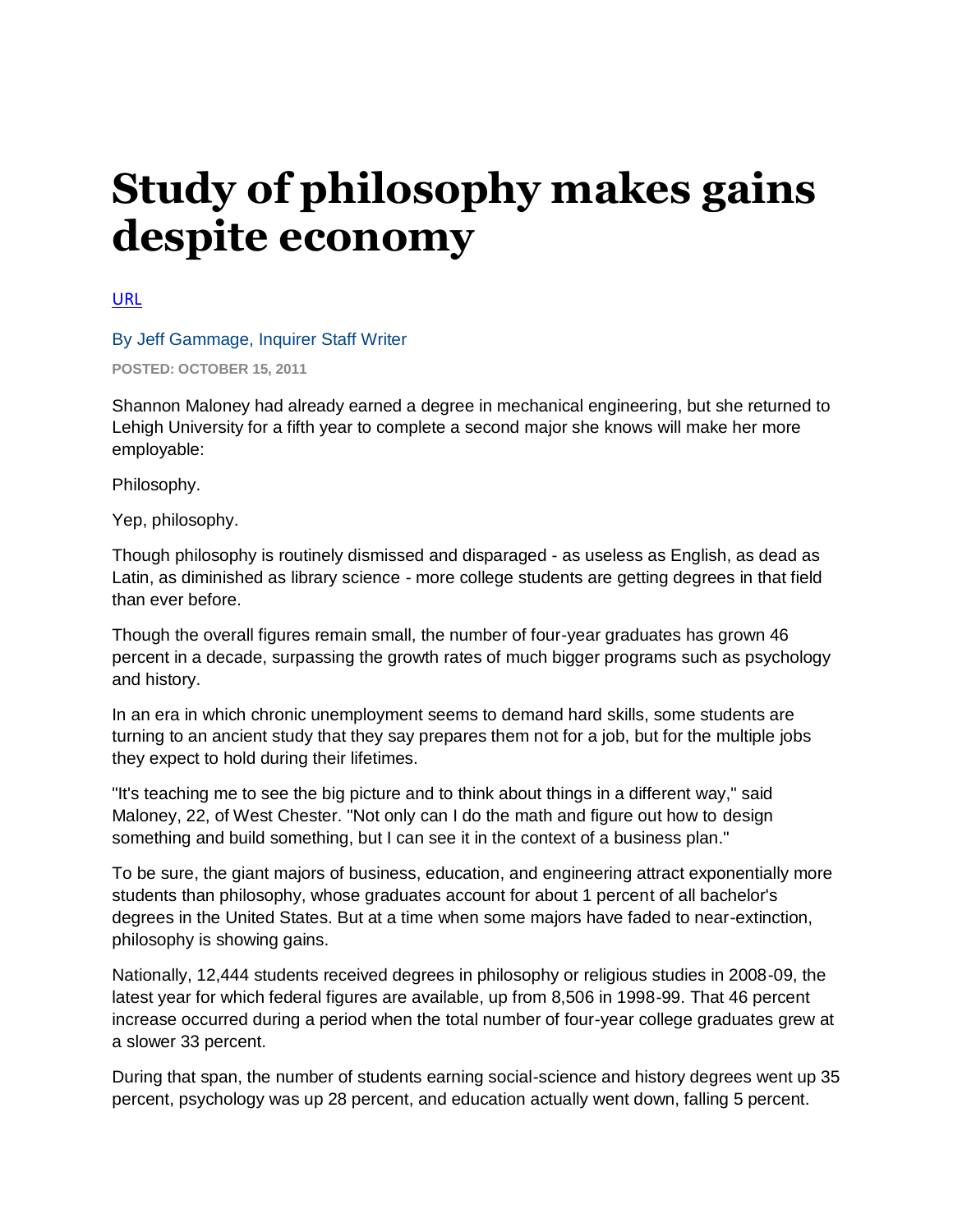"The demise of philosophy, and, more generally, of the liberal arts, is grossly exaggerated," said Jeff Robbins, a professor of religion and philosophy at Lebanon Valley College in Annville, Pa.

The word *philosophy* comes from the Greek *philosophia*, meaning "love of wisdom," and its study is defined as, well, even philosophers can't agree on an exact interpretation. Plato described it as "the science of the idea."

Generally, philosophy seeks to answer the deepest questions of why we are here and what we should do, to connect political, ethical, and social systems within a broad, unified field.

Dartmouth University philosophers advise: If you want to learn about the human body, take biology. If you want to know about the mind, take psychology. If you want to know how the body and mind relate, take philosophy.

Thomas Jefferson had a philosophy degree. So did martial-arts specialist Bruce Lee, Supreme Court Justice David Souter, activist Angela Davis, and NBA coach Phil Jackson.

Proponents say it teaches analytical skills that enable students to succeed in everything from running businesses to practicing law to operating nonprofit agencies.

"In their other courses they're being told what to think," said John Carvalho, chairman of the Villanova University philosophy department. "In philosophy, we tell them, 'You haven't begun to think until you don't know what to think.' "

That is, to recognize that some problems have multiple solutions - or no solution. To think critically, write clearly, and argue cogently.

In seven years as department chairman, Carvalho said, he's seen a small increase in the number of students, to about 75 majors and 25 graduates a year - but a big increase in the quality of those students.

Top performers have grade-point averages in excess of 3.9. These days, if a student arrives with a GPA of less than 3.3, he counsels him or her about whether philosophy is a good choice.

Brian Karalunas, a three-time all-American in lacrosse, graduated from Villanova with a philosophy degree in the spring - and in September was drafted by the Minnesota Swarm of the National Lacrosse League.

He thinks his major has helped his playing. The ability to make logical decisions, to explore several possibilities for the best option, comes directly from philosophy, he said.

"It helps you to think slowly in fast situations," said Karalunas, 22, expected to debut as a pro in January.

He never planned to major in philosophy, but found that early courses "cultivated critical thinking and spurred imagination. Those life skills, I thought, were the most valuable I could get."

There's not much question that philosophy students are smart.

From 2001 to 2004, philosophy majors had the highest average score on the verbal reasoning and analytical writing sections of the GRE, the standardized test for graduate school.